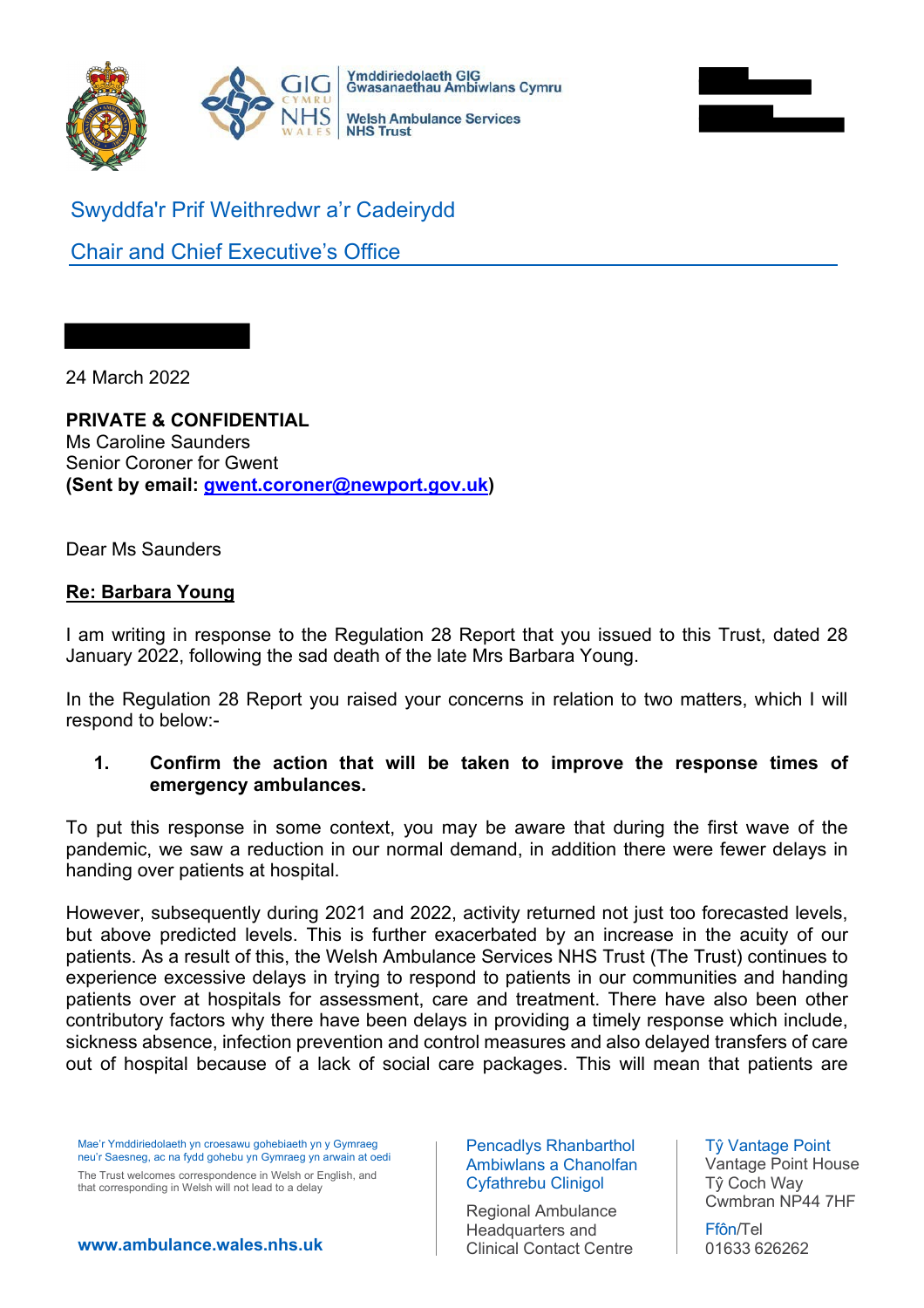occupying acute hospital beds as it would be unsafe to discharge home without adequate social care in place.

I can confirm, as with all NHS Organisations, staffing has been significantly affected during the pandemic, with as many as 15% of staff away from work at any one time as a result of sickness absence, a significant proportion linked to Covid-19, whether that be the result of contracting the infection themselves, self-isolation or indeed, during the initial waves, shielding. This inevitably had a bearing, and continues to do so, on our ability to optimise the number of ambulances available to respond.

In addition, for Red calls, crews are required to wear additional personal protective equipment (PPE) which can add crucial minutes to put on, when crews arrive at scene. We recognise this is difficult, but we have a responsibility to safeguard our own crews where there is a risk to them and we follow national guidance on this matter.

During February 2022, the Welsh Government (WG) called a Risk Summit with all NHS providers and Local Authorities to review patient risks in the community and to identify what improvements could and should be made to improve system pressures. This meeting resulted in a mandate from WG for all Health Boards and Local Authority partners to work collaboratively to introduce a system reset during March 2022. In addition, Chief Executives of Health Boards have been asked to urgently provide their plans for how they will reduce hospital handover delays over the coming weeks.

I am able to provide you with absolute assurance that the negative and sometimes catastrophic impact the systems pressures are having on patients in our communities is constantly being reviewed and escalated at the highest level. I can also assure you, that the Trust has already taken many actions to try and mitigate the effects of ambulances being delayed at hospital, which then effects our ability to respond to people in the community. As I am sure you will appreciate, none of these matters sit in isolation but are interlinked. I wish to assure you that the Trust has made several changes and taken actions, over and above those I have listed here. However, I have selected the issues and actions that I hope best demonstrates that the Trust has considered every possible way in which we can react to and mitigate the impact of these pressures, which are fundamentally outside of our control. These include:

# **Consult and Close**

There has been significant investment into the Clinical Contact Centre (CCC), where by the end of the month we have doubled our clinical workforce in this area (Nurses/Paramedics/Mental Health Practitioners), which is already showing some improvement in unnecessary dispatch and conveyance into hospital, where appropriate. The additional clinicians in the CCC are offering patients appropriate alternatives such as for example, signposting to pharmacist, having an up to date Directory of Service to local pathways, and, or giving self-care advice and support. This will release vital resources to respond to patients who need a face to face assessment in the community. We anticipate with this investment that we will be able to consult with our patients and close up to 15% of the calls we receive.

# **Handover Delays**

Unfortunately the Trust continues to see a substantial number of hours lost to hospital handover delays, across NHS Wales, with more than 25,000 hours lost (25% of our on duty fleet) in February 2022. This has a significant impact on our ability to provide timely care and treatment to those in need an emergency community response. The Trust, continues to work closely with our Health Board colleagues across Wales to minimise delays by providing on-site support and,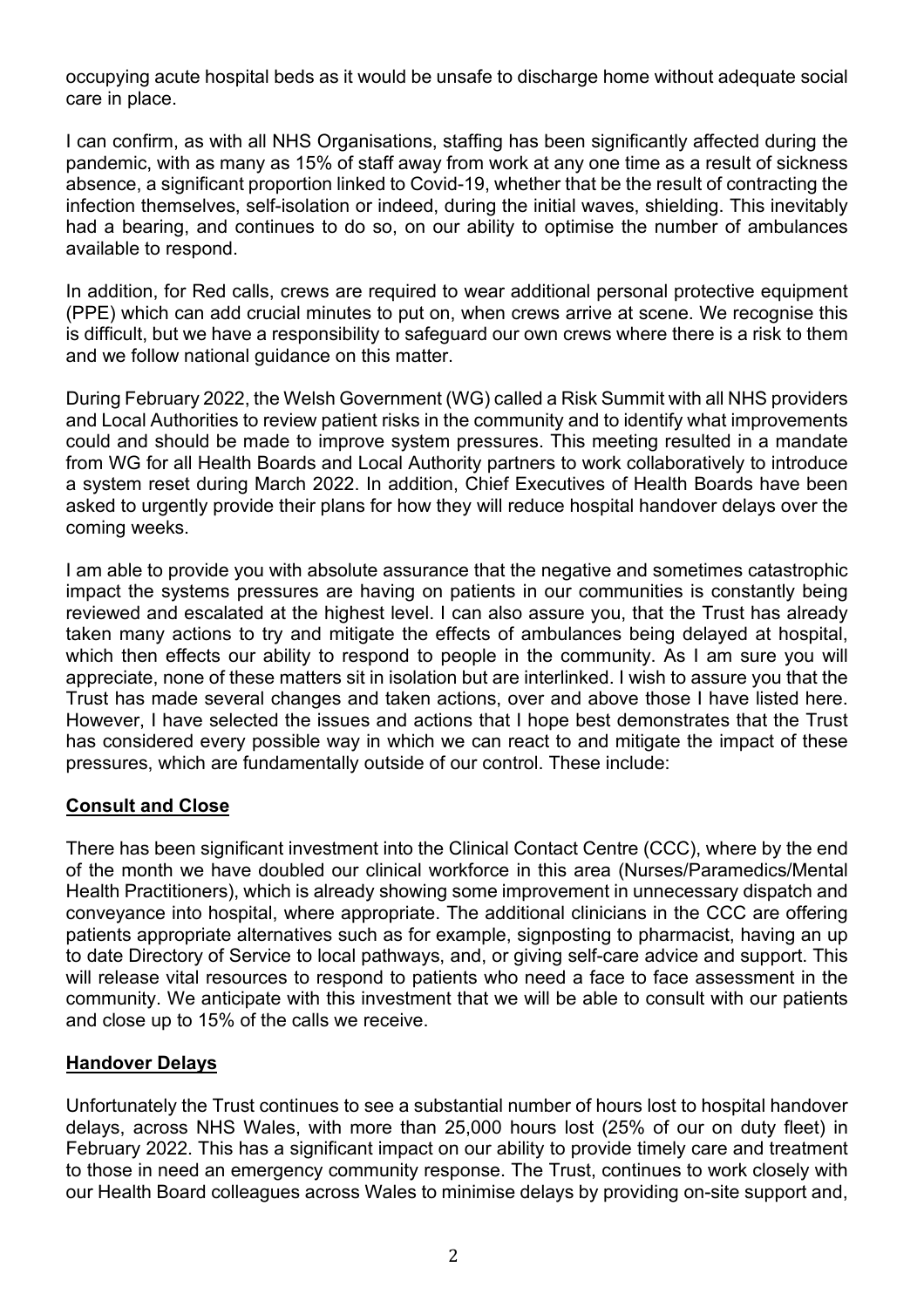with assistance from nursing and medical staff, prioritising those patients with the greatest clinical need. As an example, a number of Patient Flow Coordinators have been recruited to support the wider system flow pressures at the Grange Hospital, Cwmbran. In addition, we secured support from Private Ambulance Service clinicians over the winter months. The purpose of the approach is to facilitate safe timely transfers for a cohort of patients from the Trust ambulances when there is no capacity within the Emergency Department (ED) or elsewhere in the hospital to facilitate timely off-load. That said, delayed transfer of care remains a significant barrier our ability to respond to calls in the community in a timely fashion with 25% of our on duty fleet capacity lost in this way in February.

# **Discharge and Transfer**

We also support the discharge and transfer of patients out of hours in order to release beds in hospitals, which in turn supports the improvement of patient flow in the emergency departments.

## **Reducing Conveyance to ED Departments**

Where safe to do so, and where Health Boards have suitable alternative clinical pathways, the Trust aims to support people in the community and to reduce the number of unnecessary admissions to Emergency Departments. We continue to recruit and train Advanced Paramedic Practitioners who have a higher skill level and are trained to treat patients in their own homes, where possible.

# **Additional Capacity from Military**

You may be aware that we have had support from the military on three separate occasions, the latest deployment being scheduled to finish at the end of March 2022. We have asked for military support to help us put out as many ambulances as possible, as well as securing additional support from St John Cymru Wales, other providers and utilising our own staff differently.

# **Clinical Safety Plan (CSP)**

To support the Trust to be able to manage and respond to those patients in greatest need, the Trust has reviewed and enhance the process around the Clinical Safety Plan (CSP). This allows the Trust to manage the demands on the service differently during times of extreme pressure. The introduction of the CSP ensures that patients are advised of the current timeline of delay, and would be encouraged to contact family members, neighbours or friends to help assist with transport to hospital, should this be an option. This provides a framework for Trust Emergency Operations teams to respond dynamically to situations through a set of tactical options that are flexible, immediate and specific to each Health Board area. This ensures that patients with immediately life-threatening conditions such as cardiac arrest and catastrophic hemorrhage, continue to receive services as quickly as possible. The CSP has been approved by Trust executives and the senior management team, and it is accepted that in times of extraordinary pressure, the Trust will be unable to provide the level of response that would be desired. It is therefore appropriate to inform some callers of likely delays and advise them to seek alternative arrangements to ensure that the patient is taken to a facility that can provide appropriate, definitive care.

### **Demand & Capacity**

To ensure that the Trust has the correct number of resources available to respond to the expected demand and maximise the number of resources available to respond to patients, the Trust undertook a Demand and Capacity Review. This review identified a range of efficiencies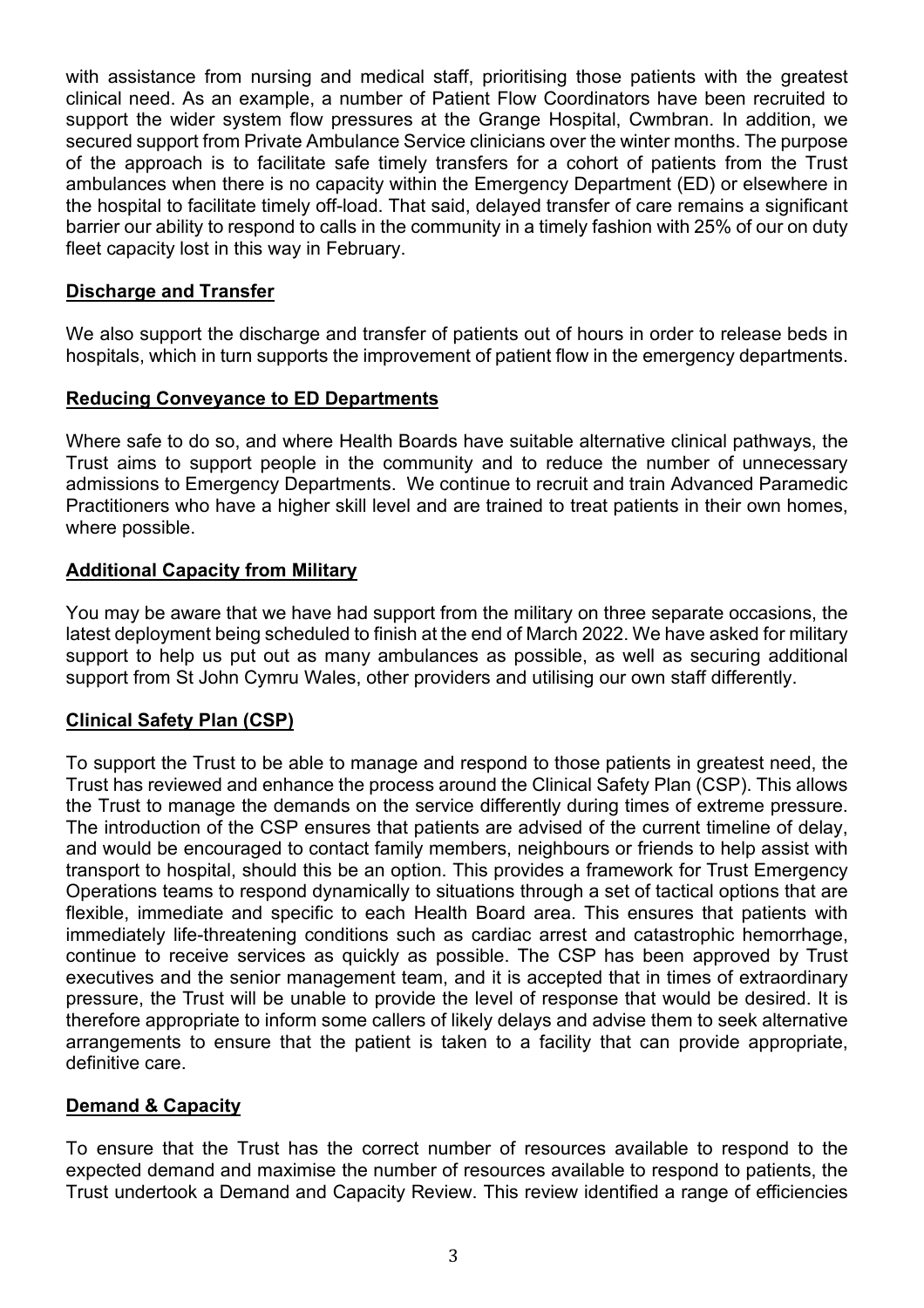for the Trust to achieve. This includes a full roster review and some focused improvement work on the management of sickness and absence.

Accordingly, the Trust has increased its workforce by 236 Full Time Equivalent staff, pan-Wales. The staff have been recruited and trained as part of our established Emergency Medical Services Operational Ambulance Programme. Additionally, we will reroster all staff during Q3 22/23 to ensure staff are on duty at the time and in the place that best match patient demand. This will release an internal efficiency equivalent to 72 FTE.

All of the actions above assist by reducing the pressure on busy hospital departments, improve patient flow within the wider NHS system and maximise the availability of our emergency resources for our most critical patients.

# **2. Confirm whether there are any plans to review the categorisation of elderly patients who suffer falls and are more likely to be affected by the risks associated with lengthy periods of immobility.**

Each ambulance service has a response model that supports the categorisation given to each call (irrespective of which prioritisation system is used). That response model and the decisions made will reflect the demographics of the population and the geography being served by that individual ambulance service. In 2015 the Welsh Ambulance Services NHS Trust introduced its current Clinical Response Model (the Model), which removed timed targets for all but those patients with immediately life-threatening illnesses or injuries. The Model underwent a trial period before being approved by the Welsh Government and fully implemented by the Trust.

The appropriateness of the priority given to each category of call is reviewed and changes are considered by the Trust's Clinical Priority Software Advisory Group (CPAS). In all cases the group will consider the impact any change would have on the volume of each priority of calls received, for example the effect of increasing the number of Red calls would have an impact on all other codes. The CPAS group also sets an "ideal" response for each type of call, in an attempt to maximise efficient use of resources by avoiding "double dispatch" on calls.

The Medical Prioritisation Dispatch System (MPDS) does not provide a determinant code based on age within Protocol 17 (falls) which would prevent a specific prioritisation change for elderly patients. The principal role of the Clinical Support Desk (CSD) Clinician is to provide additional clinical triage, advice and support to patients to ensure that they can access the most clinically appropriate care for their urgent and emergency healthcare needs, commonly known as Hear and Treat (H&T). In addition to this principal role, the CSD also undertake a range of other clinical functions in pursuance of maximising patient safety for those awaiting an emergency ambulance. This includes reviewing long waiting patients to maintain patient safety. CSD clinicians have the ability to change the responding priority of an incident based on a secondary clinical assessment, this includes increasing the priority where the patient's clinical acuity indicates this is appropriate. Dispatch guidelines regarding falls and frailty responders are continually reviewed and updated to ensure maximum utilisation of this valuable resource, part of the CSD role is to provide support to falls assistants following an initial assessment to ensure the correct outcome is reached.

The categorisation of elderly patients who suffer falls and are more likely to be affected by the risks associated with lengthy periods of immobility, will be referred to the Trust's Clinical Priority Software Advisory Group.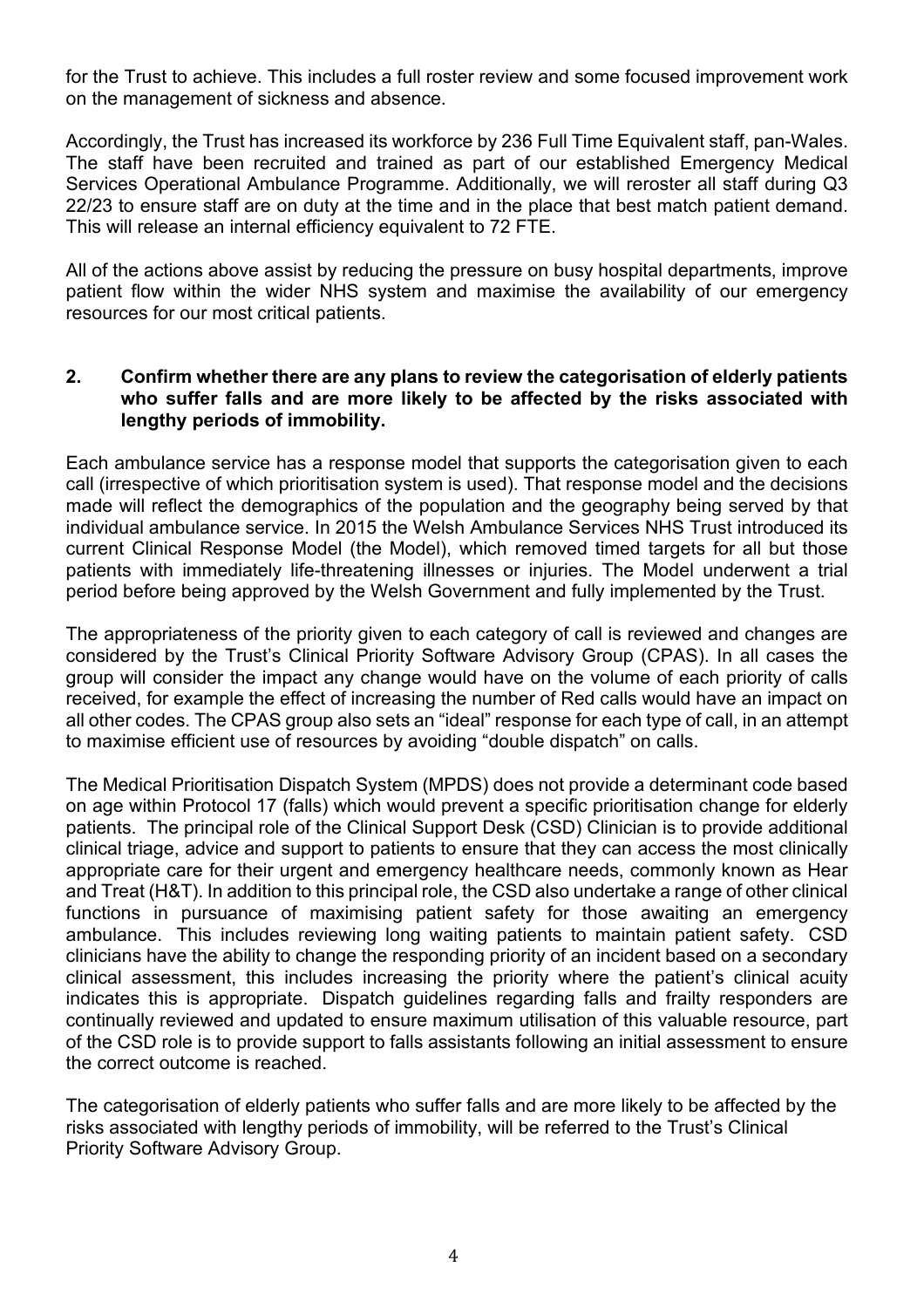Additionally, in 2018, Working in partnership with St John Cymru Wales, the Trust introduced the role of the Falls Assistants (FA). The FA predominately provide a response to patients who have no injuries or where there is a concern for welfare. However, they are able to respond to patients with other medical/frailty presentations, or if there is an injury. This decision will often be supported by a clinical triage and assessment by a clinician, over the phone, prior to allocation. The aim of this new level of response was to ensure those patients often presenting with lower clinical acuity, were provided with a timely response to reduce the risk of further harm.

Within 2021, the Trust successfully awarded a contract to provide a National Falls Assistant Service with one Falls Assistant (for 12 hours per day) in each Health Board area, to St John Cymru Wales. From December 2021 through to January 2022, the Quality Improvement Team are currently working with various stakeholders both internally and externally to further enhance the Falls Assistant provision. This includes the Operations and Clinical/Medical Directorate, along with Health Board Partners. We have introduced a further two vehicles by night (funded by the Trust) which is currently funded up to and including 31st March 2022.

Outside of our contract with St John, one vehicle has been funded by the Cardiff and the Vale Health Board (operational from 19.30-07.30), which is currently funded up to and including 31<sup>st</sup> March 2022. Additionally, Aneurin Bevan University Health Board continues to fund a Falls Response Service (Paramedic and Therapist) vehicle which operates daily (08.00-20.00hrs) and Betsi Cadwaladr University Health Board are currently funding a trial for a Falls Response Service model which operates 4 days per week. Swansea Bay University Health Board have agreed to fund a Falls Response Service provision for 1 day per week over the winter period, providing ad-hoc cover. In addition to the specialist falls response, the Trust are working with volunteers (community first responders) and Fire and Rescue Services to provide a designated response to patients who have fallen to ensure periods of immobility are reduced. Enhanced Clinical Desk capacity has been introduced with the Clinical Contact Centre, which ensures patients receive targeted advice when waiting for a response including advice in relation to pressure ulcers and reducing the period of immobility. This is provided as part of the telephone triage and assessment.

The Trust continues to work with partners to further expand the model, to ensure patients are able to receive a timely response. In December the Trust undertook a review of the Medical Priority Dispatch System (MPDS) codes for Falls to determine if there were opportunities to improve the timeliness of response. Following a review, four codes were identified as suitable for Falls Assistants (non-registered, in some areas St John Service) to attend without the need for Clinical Triage, thus reducing the requirement to send an Emergency Ambulance. Furthermore, improvements are actively being considered to improve utilisation of resources and support patients who are waiting for a response. A Quality Improvement Workshop has been prioritised for April, with representatives from across the organisation to identify tests of change and prioritise improvements. This includes a review of the advice provided via 999 and a review of the response availability and capacity. The Falls Improvement and Implementation Group (FIIG) will conduct a review of the guidance provided to patients following a fall, consider the risks associated immobility and will suggest possible improvements.

To conclude, and to provide you with absolute assurance, the Trust is aware of the risks and the impact that delays in care and treatment can have on patient outcomes. This is not the level of service that we want to provide for the people in Wales. I hope that this response as provided you with a level of assurance that we, as an organisation, are doing everything in our control to reduce the level of risk, harm and the impact that the system pressures is having on patients in our communities.